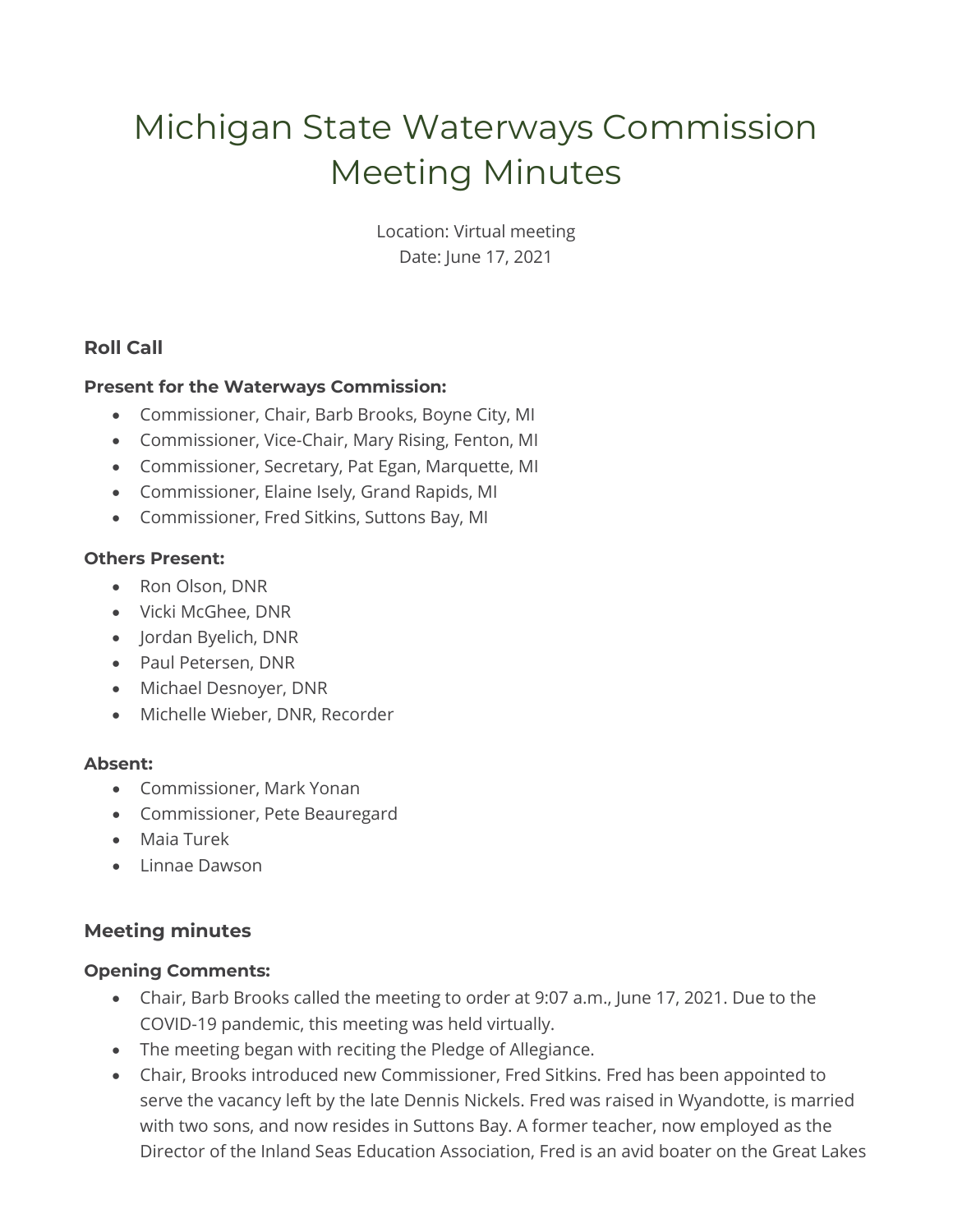and enjoys being on the water. Fred is excited for this new role and is proud to represent on the Michigan State Waterways Commission.

#### **Public Appearance:**

• Chuck May, Portage Lake Harbor Commission, reminded the Michigan State Waterways Commission to join in celebration of project completion on the Portage Channel, which also coincides with the 150<sup>th</sup> year of Channel operation, July 17.

#### **Action Items:**

- MOTION: Chair, Barb Brooks asked for a motion for approval of the minutes from the April 30, 2021, Michigan State Waterways Commission meeting. The approval came with one edit to be incorporated. The motion was put into place by Vice-Chair Mary Rising and was seconded by Commissioner Pat Egan. Motion carried unanimously, 4-0. New Commissioner, Fred Sitkins did not participate in the vote since he was not present at the April meeting.
- MOTION: Chair, Barb Brooks asked for a motion for approval to support the creation of a resolution to request funds for waterways use, based on the June 10, 2021, announcement by Governor Whitmer of nearly \$250 million in investments to modernize state parks and trails, to enhance tourism and boost local economics. Commissioners Mary Rising, Pat Egan, and Pete Beauregard will work together to draft the resolution. The motion was put into place by Vice-Chair Mary Rising, and was seconded by Commissioner Pat Egan. Motion carried unanimously, 5-0.

#### **Committee Reports:**

• Marketing update was provided by Vicki McGhee on behalf of Maia Turek. Provided in the Commissioners meeting packet were documents pertaining to the celebration of the waterways 75<sup>th</sup> anniversary. Goals of the plan include highlighting the value of access to Michigan's fresh waters – inland and Great Lake, establishing a vision for boating in Michigan in the next 25 years, and lastly, to define and convey the Michigan boating experience to help welcome and attract new boaters. Vicki also mentioned a boating safety campaign that the DNR Law Enforcement Division is collaborating with McDonalds on. Goals include, encourage safe boating practices in Michigan, increase positive relationships between Conservation Officers and boaters who are recreating responsibly, and lastly, to increase awareness about the role Conservation Officers have in disseminating recreational safety programs in Michigan.

## **General Updates**

• Ron Olson covered Governor Whitmer's announcement for state park infrastructure plan which will benefit parks and trails, and how boating access sites within the parks could be incorporated. Reports from parks and harbors coming in are saying how the beaches are back and water levels are more manageable compared to last year.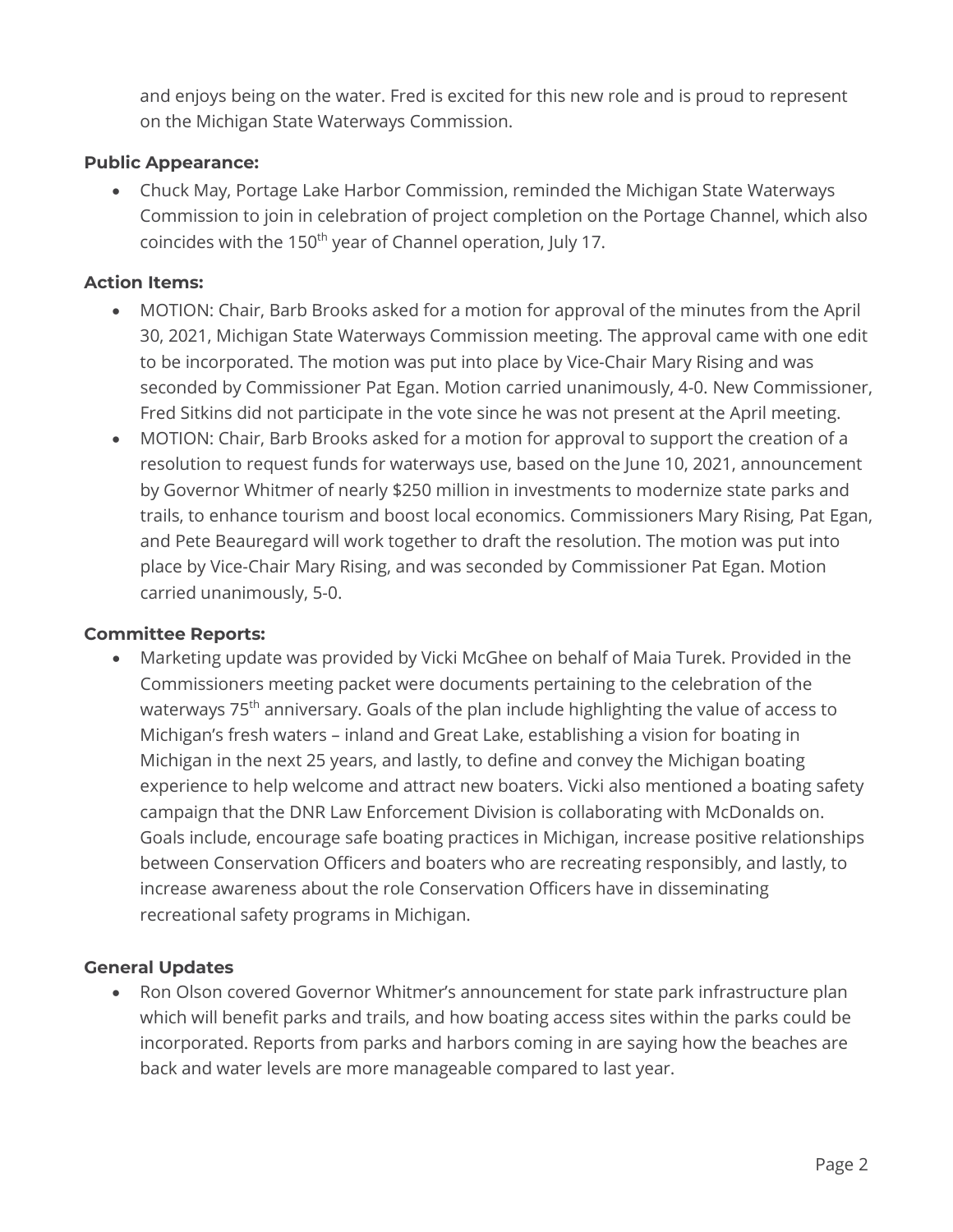• Vicki McGhee discussed the priority retreat actions. A document was provided in the meeting packet in which updates were made and will be recorded during future meetings.

## **Financial Updates**

• Financial information updates were provided to the Commissioners in the meeting packet. Michael Desnoyer provided further details including updates to revenue and expenditures. Gas tax was down compared to last year, boat registrations are up compared to last year. Overall total revenue is up nearly \$2 million compared to last year. Ending fund balance is coming in at a \$10.5 million projection for 2021.

## **Operations Updates**

• Linnae Dawson was absent from the meeting but provided an update by way of documents presented in the meeting packet. The documents show harbor YTD Net Nights and Reservations up significantly through May 31, 2021. Other updates include highlights on State facilities: Hammond Bay State Harbor will have limited services, including no fuel. Mackinac Island State Harbor will operate with full electrical. Port Austin State Harbor will operate with more dockage and seasonal slips compared to last year, and Lime Island State Harbor has limited broadside dockage, as construction is expected to begin in 2022.

## **Project Repots**

- The Michigan State Waterways Development Program Project Report was included in each commissioner's meeting packet for their information.
- Jordan Byelich provided an update to the Commission on State projects. The wave study and west side dock removal has been completed at Port Austin State Harbor. Lexington State Harbor has active projects – Boating Access Site (BAS) redevelopment and paving is under construction, and the marina harbormaster building redevelopment and expansion is in final stages of design/permitting. Jordan also mentioned the FY22 State Waterways Capital Outlay projects are being reviewed with recommendations coming after and will be presented to the Commission at their August meeting.
- Paul Petersen mentioned the grant process is busy, with approximately half of the grants have been written.

## **Transmittals**

## **Great Lakes Water Level Report**

• The U.S. Army Corps of Engineers, Detroit District Great Lakes water level outlook was included in each Commissioner's meeting packet for their information.